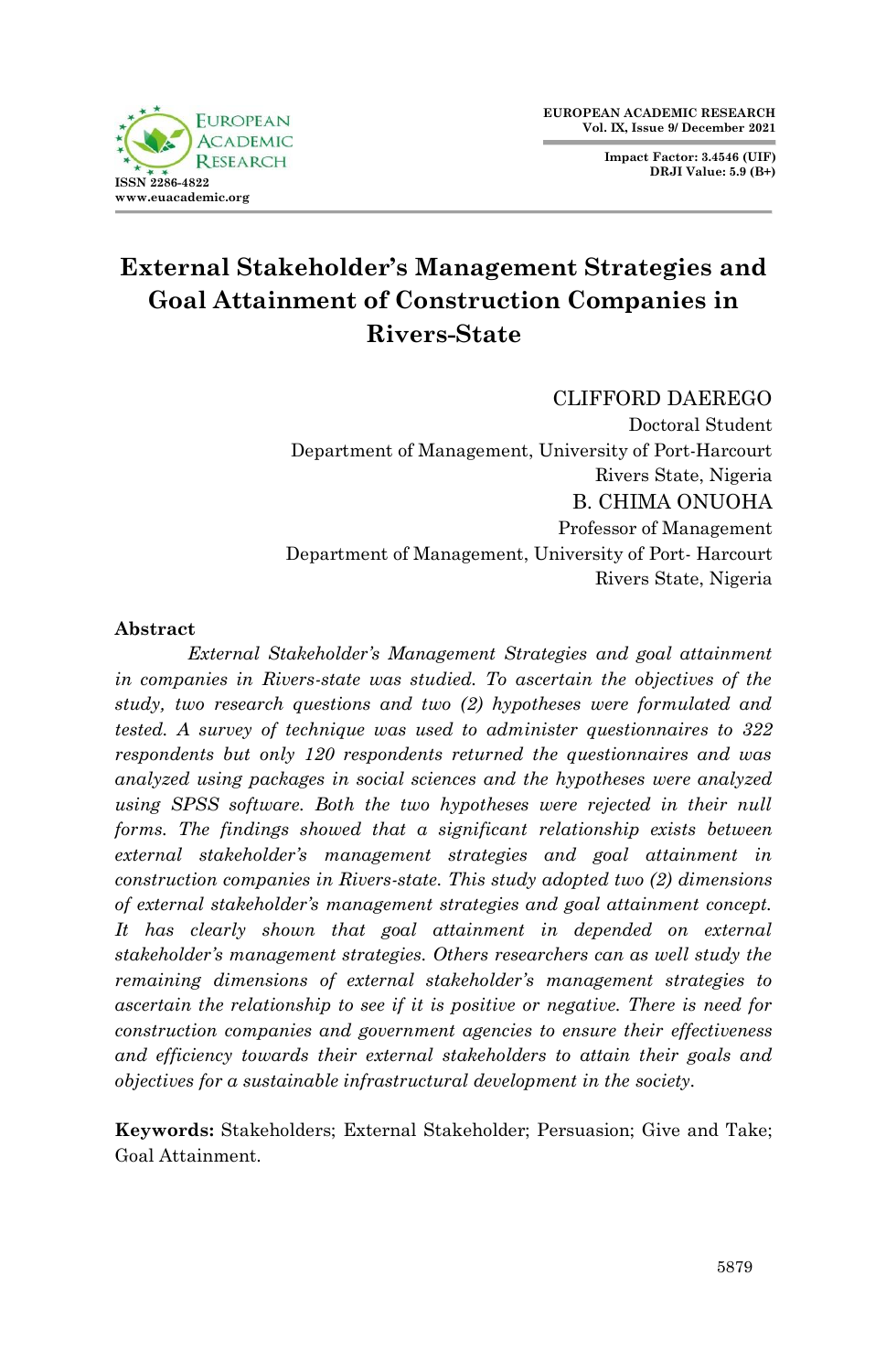# **1.0 INTRODUCTION**

Over the last decade research on stakeholder management has made enormous progress (Ruhli; sachas, 2005; Carrol 1996; freeman, 1994; post etal, 2002; waddoek, Bowell, 2002; Harrison, freeman 1999; freeman, mevea, 2006; Philips, 2003). Donaldson and Preston (1995) claimed that the management of stakeholder relations is one basic challenge facing organizations. The influence of stakeholders is a central issue as regards to organizational change (Mano, 2013). The aim of the stakeholder management is to maximize the benefits that can be derived from stakeholders while minimizing the possible downside that can arise by associating with them (Landin 2011). Stakeholder management creates a unique and valuable network of stakeholder relations which leads to the acquisition of know- how and competences, forming corporate culture and giving rise to benefits for key stakeholders in the long run. A good example for this situation is the wellknown claim for customer focus.

There are numerous benefits enjoyed by organization that actively develop and sustain relationships with the affected communities and stakeholders. Such benefits include improved risk management, increased risk management, increased stakeholders support, better outcomes, business intelligence, idea generation for product and service, quality, reduced cost and maximized value like reputation, competitive advantage, corporate governance, risk management and social license to operate. Stakeholder management in the process by which one recognizes monitors and improves relationships with stakeholders. It involves systematically identifying stakeholders, analyzing their needs and expectation and planning and implementing various tasks to engage in them. Five basic external stakeholders are: customers, suppliers, creditors, local community (society) and government. Mega projects that involve managing external stakeholders with diverse interests are strategies such as: persuasion, deputation, give and take, extra work for stakeholders and flexibility, which this study adopted two of a strategy namely, persuasion and give-and-take strategies.

Organization"s effectiveness has been refined in terms of attaining goals. Griffin (2008) said that organizations were viewed as rational institutions whose primary purpose is to accomplish objectives. It means the more efficiently and effectively an organization can achieve it, the more successful it becomes. It is according to this approach, quite often, the bottomline goals of organizations are focused on profitability.

Market and non-market strategy relate to the management of the organization stakeholders. Market strategy is to with how an organization strategically interacts with its suppliers, customers, competitors and it more concerned with the immediate or task environment of the organization and the industry it places itself within a non-market. Strategy is about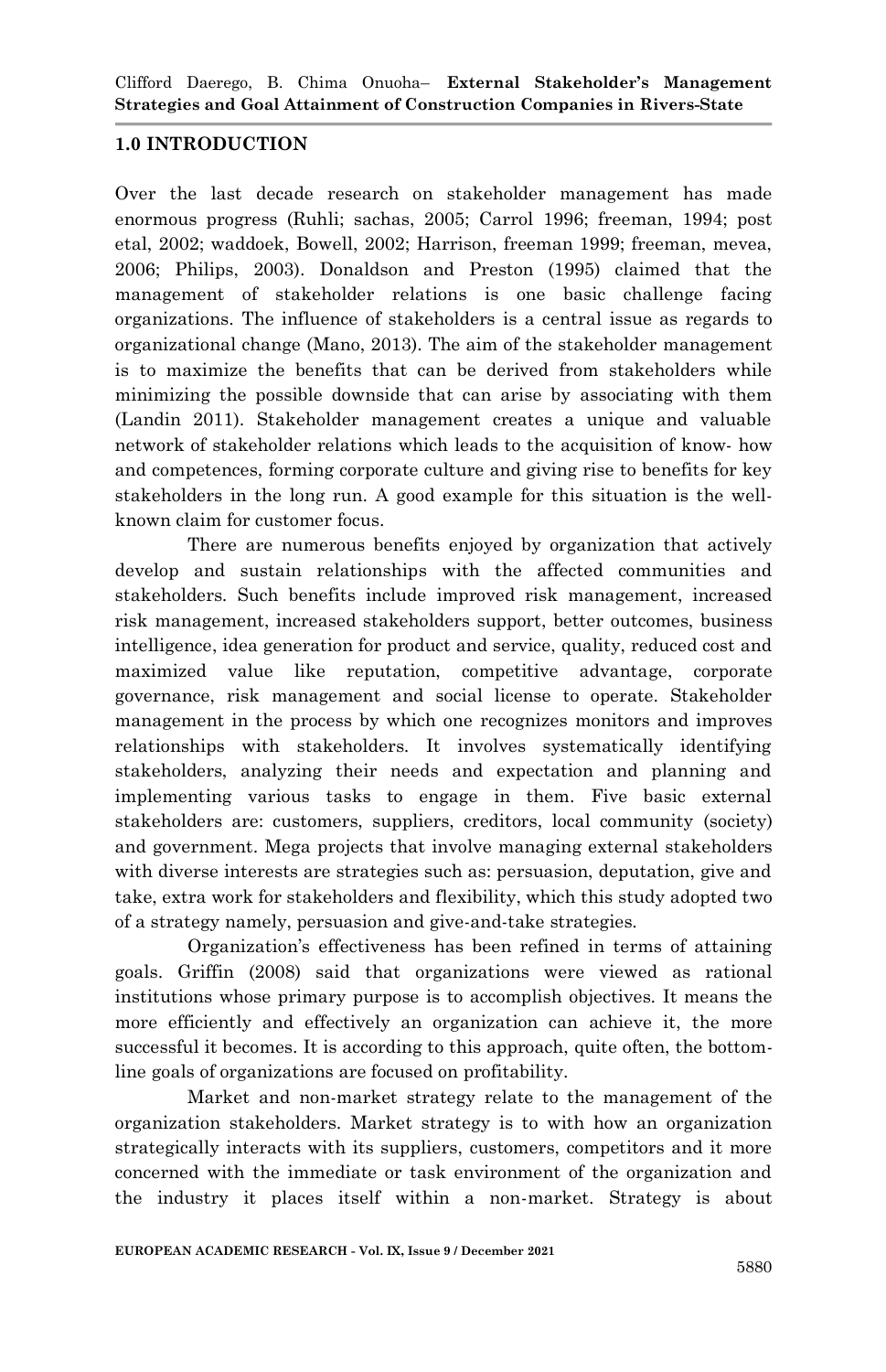stakeholder interaction outside of the immediate or market (task) environment that the organization competes within for example stakeholders such as pressure or activist groups, government and their agencies, legal and international counts, the social public and media. Vision statement is another strategy. It is the future state or mental picture of what the organization wants to achieve over the very long time. Forward- looking and provide guidance and inspiration to focus on what in important for accomplishment over the long term. Mendelow"s stakeholders mapping of them in order to understand and resolve any issue or conflicts that may exist. Cyert and March proposed four approaches for managing stakeholders conflict. With so any pieces in play on the metaphorical chessboard of complex service-provider relationship to ensure success in achieving business outcomes, it is important to know how each will move. In order to understand stakeholder, these five keys should be considered: what is your stakeholder"s political learning? What are your stakeholder"s aspirations? How does your organization view its stakeholders? How influential are your stakeholders? And how should you approach stakeholder influence?

### **1.1 Statement of the Problem**

Every construction company operates in a community or society. And every construction company has its internal and external stakeholders. The effectiveness of the company shows that all the internal and external stakeholders are satisfied and terms of contractual agreement are satisfied. So many companies having gotten issues with the stakeholders failed to attain the goals and visions of the companies. So many companies or businesses fail to adopt the highlighted external stakeholder"s strategies and eventually fail to attain the set objectives and goals. There have been several problems emanating between stakeholder and companies. So, companies having agreed to the terms in the Memorandum of Understanding (MOU) wickedly object afterwards and even make these communities to fight themselves. Some companies even failed to identify the numerous external stakeholders; some don"t even classify the stakeholders as such. Littau et al (2010) noted that stakeholders can be classified. Mitchell et al (1997) said that stakeholders can impact on the organization and every stakeholder is in position to influence the wellbeing of an organization. Effectiveness of an organization can be defined in terms of its capacity to achieve goals. The organization often fails to attain the set goals hence this study to enlighten construction companies, private and the public sectors to adopt the dimensions noted in this study to ensure success of their organizations.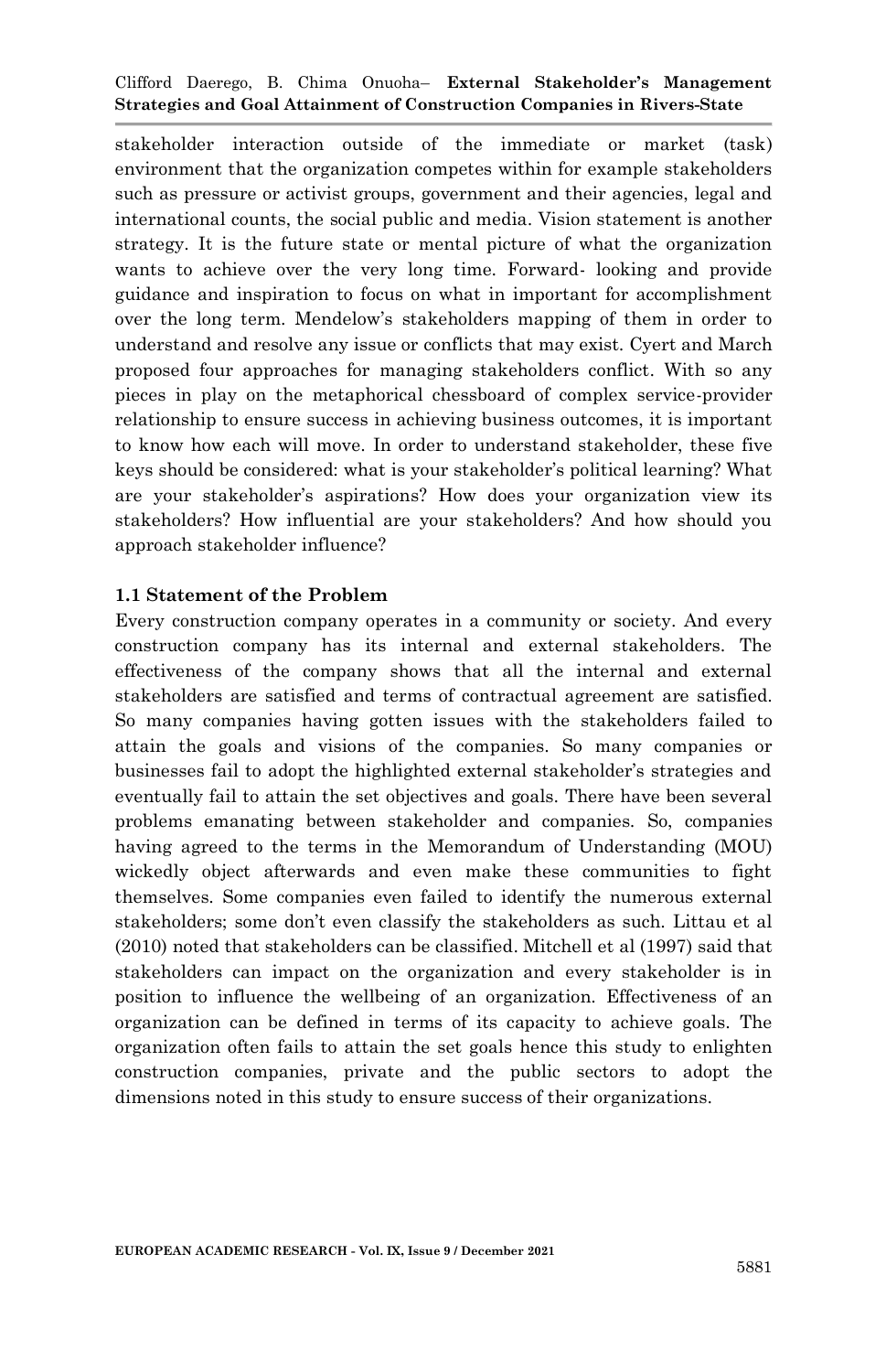# **1.2 Conceptual Review**



The Dimensions of external stakeholder's management strategies were adopted from the work of Yuki & Tracy (1992)

# **1.3 Objectives:**

- 1. To ascertain if any relationship exists between persuasion and goal attainment in construction companies in Rivers state.
- 2. To find out if any relationships exist between give and take strategy and goal attainment in construction companies in Rivers State.

# **1.4 Research Questions**

- 1. Does persuasion relate with goal attainment in construction companies in Rivers- state?
- 2. Does give and take strategy relate with goal attainment in construction companies in Rivers State?

# **1.5 Hypotheses**

- 1. **Ho1**: There is no significant relationship between persuasion and goal attainment in construction companies in Rivers-state.
- 2. **Ho2**: There is no significant relationship between give and take strategy and goal attainment in construction companies in Rivers State.

# **2.0 LITERATURE REVIEW**

Michel et al (1997) said that stakeholder is anyone that can have an impact on the "organizations" action or who experiences an impact as a result of that. Stakeholders is in position to influence the well-being of an organization, defined in terms of its capability to achieve goals (freeman, 1984); thus, they are significant in the project contests (Achterkamp & Vos, 2008). Littau et al (2010) noted that stakeholders can be classified into three ways. Those who have an interest in the organization; those who can affect the organization and those that both have an interest in and can affect the organization. Mok et al (2015) stressed that stakeholders" management in mega projects is more complex than in small scale projects because there are numerous stakeholders. They are not easy to identify due to the limited cognition of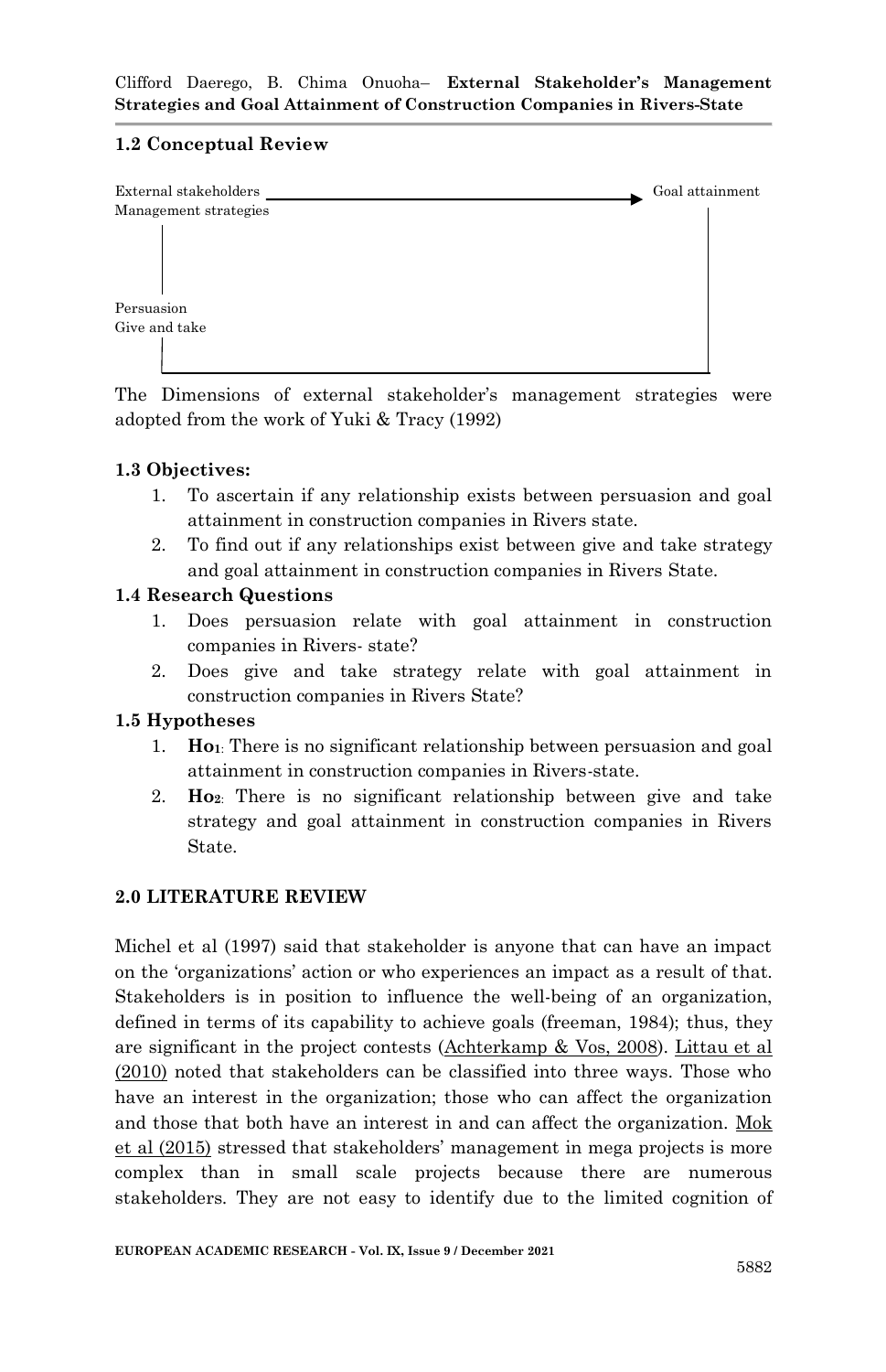project managers in regard to the boundaries of stakeholder inclusion. External stakeholders which are outside the organization present more complexities than internal stakeholders who in principle will be subject to contractual regulation. These diverse external stakeholders may articulate conflicting representation of many of the specific of the planned projects (szylwicz & Goetz, 1995; Hander & Landin, 2008). Stakeholders which spread across different organizations will have different interpretations of the specific strategies, goals and practices. These representations occur during all stages in the project lifecycle (Aaltonen & kuljala, 2010) and may be enacted through a range of measures that include lobbing, political action petitioning, negotiating and influencing as well as direct action (flyvbjerg, 1998; Aalteronen et al, 2008). These actors are also referred to as "stakeholders of the shadows" (winch, 2017) as they seek to specific vested interests, sometimes subtly, other times less so. Thus, mega projects present ample opportunities for capturing and demonstrating individualized forms of public benefits rather than ones that are collective (Lehrer & Laidley, 2008). Yukl & Tracey (1992) came up with five strategies as influential tactics to manage projects such as persuasion which the managers use to convince the legal land holders who refused to move, even after providing market rate compensation through referring to a public good and using "inspiration appeals" (Yuks Tracy,1992). The project team combined the inspirational appeal with some "pressure" (Yukl & Tracy 1992), "rational persuasion" (Yukl & Tracy, 1992) and consultation (Yukl & Tracy 1992) to convince these landholders. The second is deputation which is the co-ordination of the project with external stakeholders such as government agencies such as the electricity, highways, railways, telecommunication and police and police departments etc.

#### **2.1 Empirical Review:**

Adetunji and Wahab (2015) did research on the cause of conflict and resolution strategies employed in the management of community Driven projects (CDPs) in selected public and private estate in Lagos state. The study concluded that resolution of conflicts would always bring about peaceful coexistence in housing areas. Ampomah and Gyan (2016) explored the effect of stakeholder conflicts on community development. The study revealed that financial and technical investment without adequate social capital will not impact positively on the organization or community driven projects. The advised that project managers should pay attention to stakeholder relationships in project initiation, design and implementation.

#### **3.0 METHODOLOGY**

This study adopted the cross-sectional survey design as it allows the use of questionnaires. A total population of two thousand employees was tenured.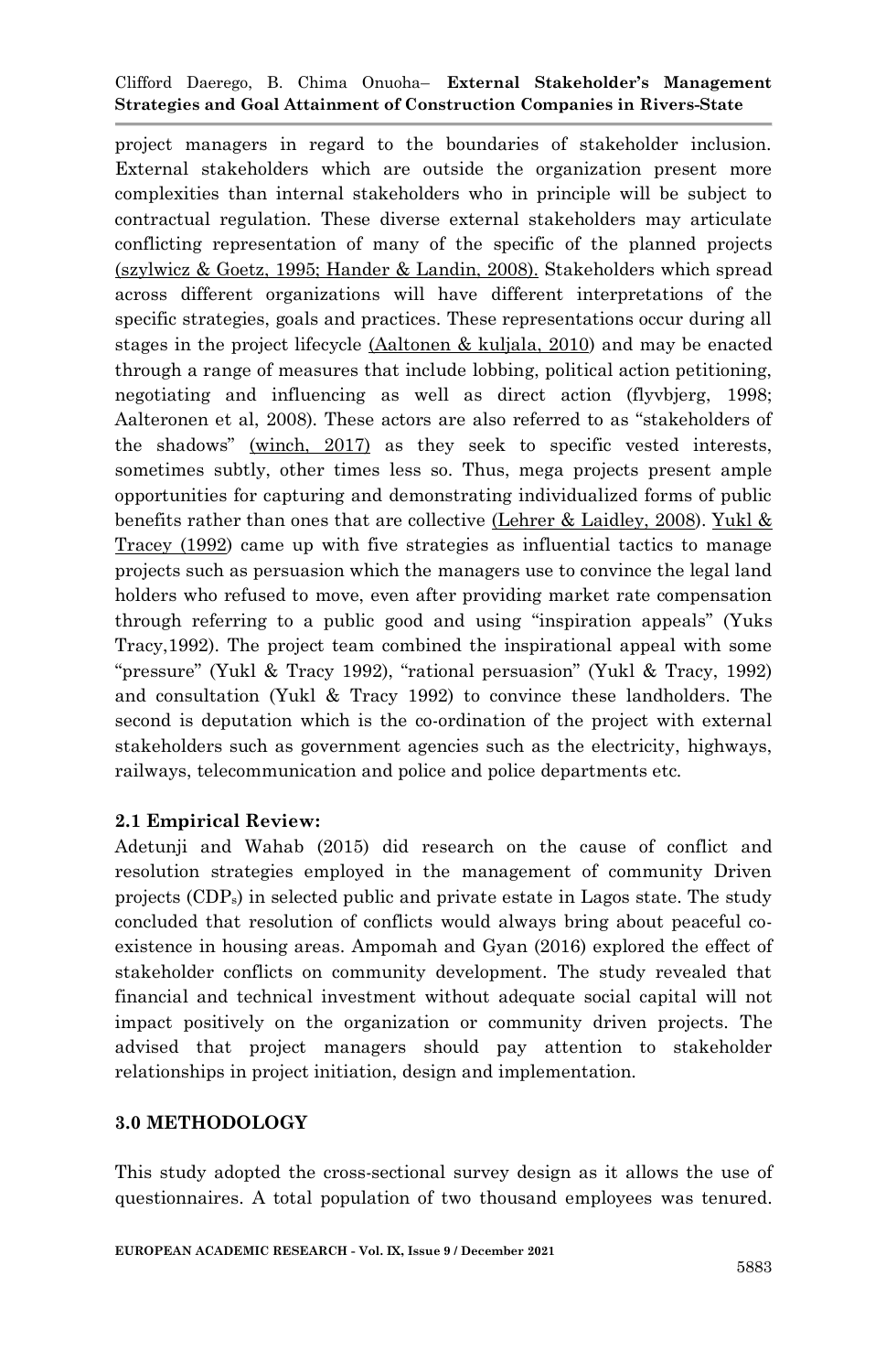However, krejice and Morgan (1990) table was used to determine the sample size of 322 from 2000. The 322 questionnaires were administered but only 120 respondents returned the questionnaires. The primary sources were questionnaires, oral interviews and discussion with employees while the secondary data included journals and text materials. The responses were examined and analyzed to show validity. The coefficient value of 0.91 showed reliability. The spearman Rank order statics was used to analyze the data inferentially using the SPSS software. Ten construction companies were captured in this study.

### **4.0 DATA COLLECTION AND ANALYSIS: DEMOGRAPHIC DATA.**

| - - - - - - -    |              |                |                |  |  |  |  |
|------------------|--------------|----------------|----------------|--|--|--|--|
| <b>TEN</b>       | Total<br>No  | questionnaires | Questionnaires |  |  |  |  |
| <b>COMPANIES</b> | Administered |                | Returned       |  |  |  |  |
| $\mathbf{i}$     | 10           |                | <b>NIL</b>     |  |  |  |  |
| $\rm ii$         | 30           |                | 20             |  |  |  |  |
| iii              | 50           |                | 30             |  |  |  |  |
| iv               | 60           |                | 20             |  |  |  |  |
| $\mathbf v$      | 30           |                | 10             |  |  |  |  |
| $\overline{vi}$  | 20           |                | nil            |  |  |  |  |
| vii              | 40           |                | 10             |  |  |  |  |
| vii              | 22           |                | 10             |  |  |  |  |
| ix               | 30           |                | 10             |  |  |  |  |
| $\mathbf x$      | 30           |                | 10             |  |  |  |  |
|                  | 322          |                | 120            |  |  |  |  |

**Table 1:**

#### **4.1Testing of Hypotheses**

**Ho1:** There is no significant relationship between persuasion and goal attainment in construction companies in Rivers State.

**Correlation Outcome on The Relationship Between Persuasion and Goal Attainment In Construction Companies In Rivers State.**

**Table 2:**

|            |                 |                    | Persuasion | <b>Goal Attainment</b> |
|------------|-----------------|--------------------|------------|------------------------|
|            | persuasion      | Correlation Coeff. | 100        | $.711**$               |
| Spearman's |                 | $Sig. (2-tailed)$  |            | .0000                  |
| Rho        |                 | N                  | 120        | 120                    |
|            | Goal Attainment | Correlation Coeff. | $.711***$  | 100                    |
|            |                 | $Sig. (2-tailed)$  | .0000      |                        |
|            |                 | N.                 | 120        | 120                    |

*\*\*correlation is significant at the 0.01 level (2 – tailed) Source: SPSS output from survey Data 2021.* 

The table above indicates the correlation result in the relationship between persuasion and goal attainment. As indicated in the table, correlation is .711 and it is significant at  $p = 0.000 < 0.01 < 0.05$ . This result shows that there is a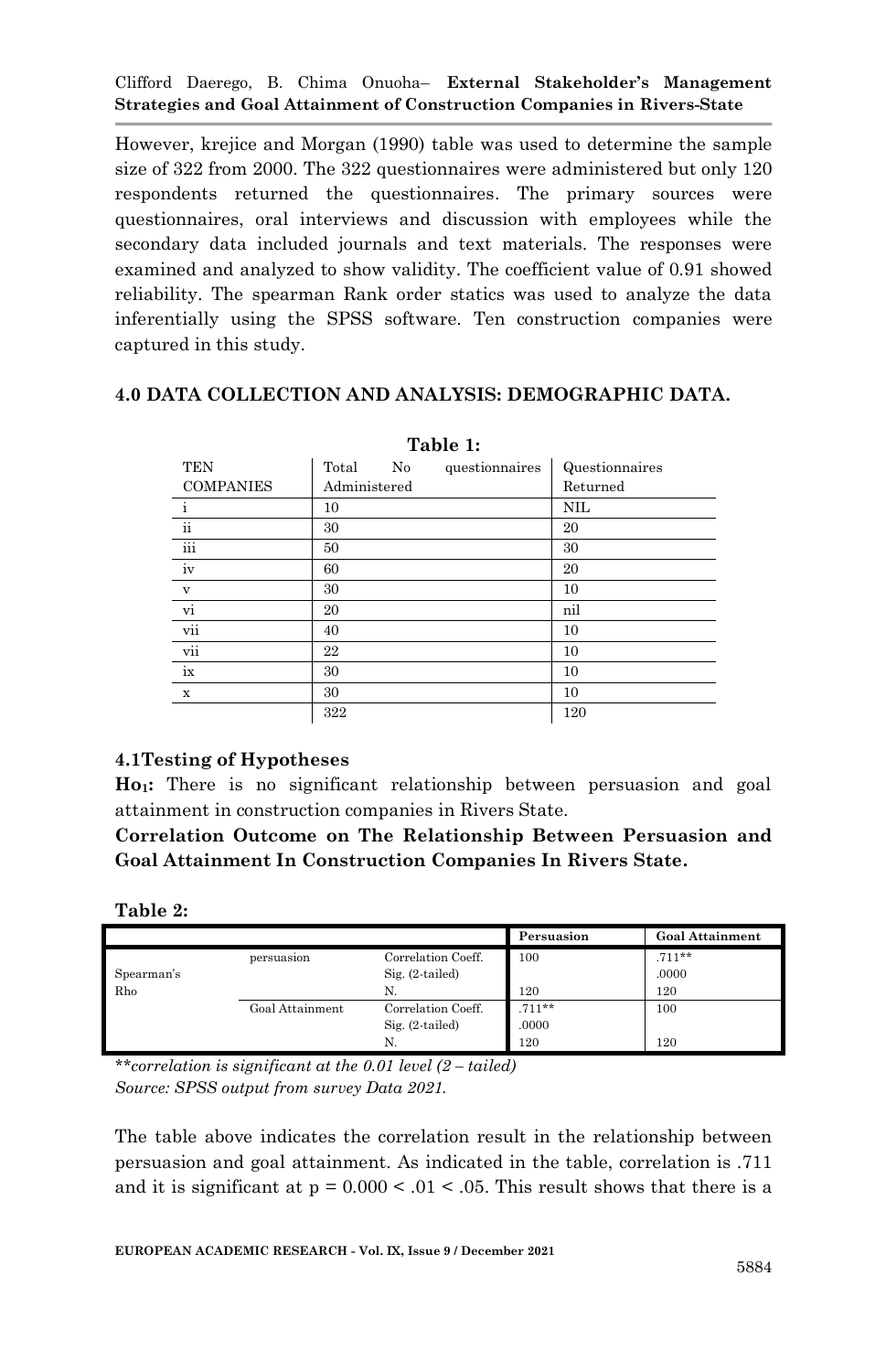significant relationship between persuasion and goal attainment. The null hypothesis is therefore rejected and the alternative hypothesis accepted.

**Ho2:** There is no significant relationship between give and take strategy and goal attainment in construction companies in Rivers State.

**Correlation outcome on the relationship between give and take strategy and goal attainment in construction companies in rivers state.**

**Table 3:**

|                   |                                 |                                               | Give And Take<br><b>Strategy</b> | <b>Goal Attainment</b>    |
|-------------------|---------------------------------|-----------------------------------------------|----------------------------------|---------------------------|
| Spearman's<br>Rho | Take<br>Give<br>And<br>Strategy | Correlation Coeff.<br>$Sig. (2-tailed)$<br>N. | .100<br>120                      | $.811***$<br>.0000<br>120 |
|                   | Goal Attainment                 | Correlation Coeff.<br>$Sig. (2-tailed)$<br>N. | $.811***$<br>.0000<br>120        | 100<br>120                |

*\*\* Correlation is significant at the 0.01 level (2 – tailed) Source: SPSS output from survey Data 2021.* 

The table above indicates the correlation result in the relationship between give and take strategy and goal attainment. As indicated in the table, correlation is .811 and it is significant at  $p = 0.000 \lt 0.01 \lt 0.05$ . This result shows that there is a significant relationship between give and take strategy and goal attainment. The null hypothesis is therefore rejected and the alternative hypothesis accepted.

# **5.0 DISCUSSION OF FINDINGS**

The study empirically examined the relationship between external stakeholder management strategy and goal attainment in construction companies in Rivers State. It used both primary and secondary data. A population of 2000 and sample size of 322 constituted other framework of the study. The data were analyzed using simple percentages weighted total scale, the mean, and spearman"s Rank Order statistics using the SPSS software. Both hypotheses were tested to examine the significant relationship between external stakeholder management strategy and goal attainment in construction companies in Rivers State. These hypotheses were tested at 0.09 significant level and 16 SPSS version 20 output from research instrument.

For hypothesis one  $(H<sub>01</sub>)$ , which was tested between persuasion and goal attainment, the correlation  $.711$ , thus, the  $Ho<sub>1</sub>$  was rejected in its null form. In testing Hypothesis two  $(H_0<sub>2</sub>)$  the analysis, the correlation showed .811 for give and take and goal attainment. A significant relationship exists between give and take and goal attainment. Thus, the null hypothesis  $(H_0<sub>2</sub>)$ was rejected.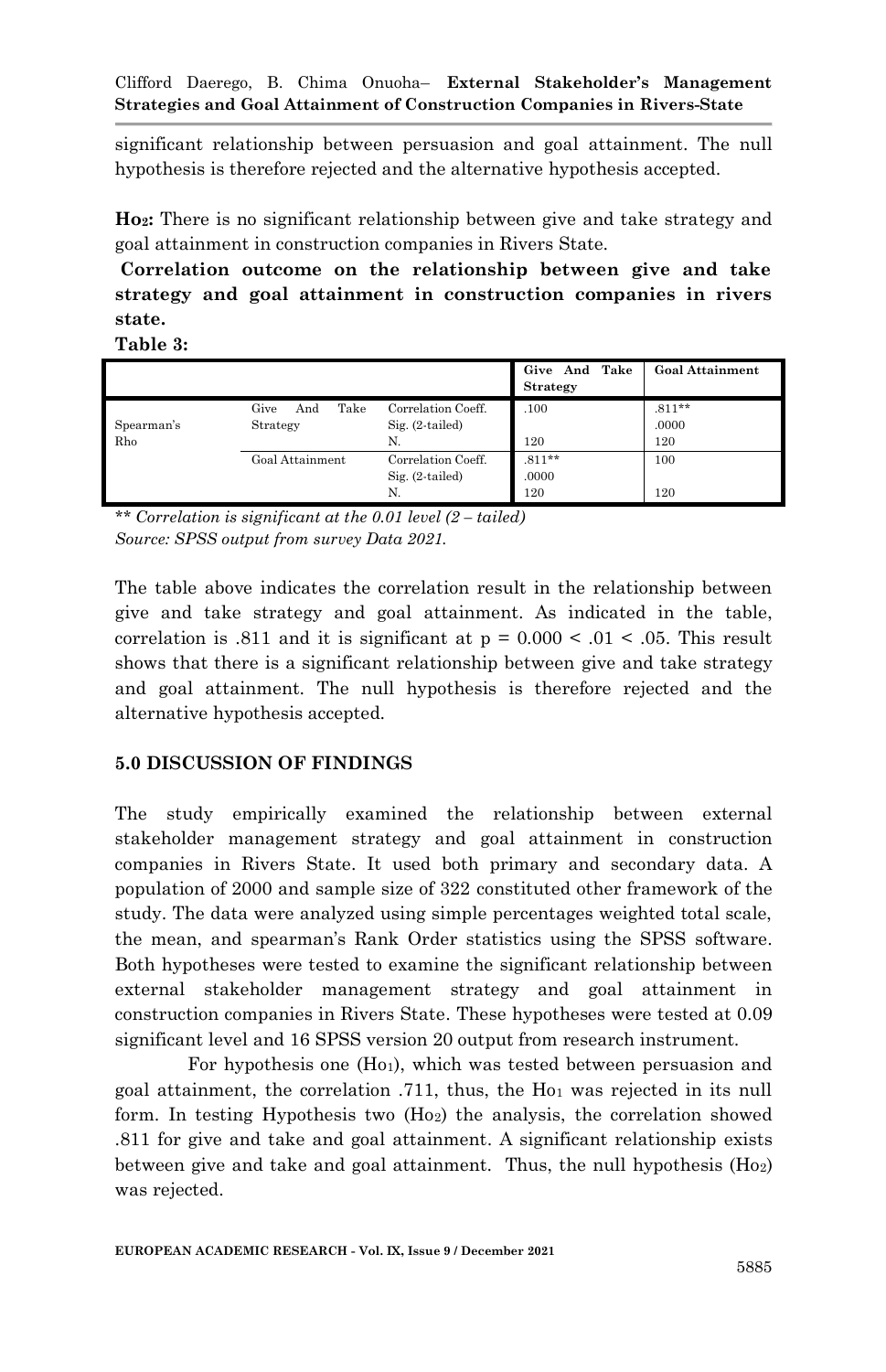# **5.1 Conclusion**

Having noted that a significant positive relationship exists between the two concepts, organization should take the highlighted ideas seriously to ensure smooth relationship between external stakeholders and the organization. To manage the mentioned affair of the external stakeholders, the construction companies should adopt the two or five of the strategies noted above. This study concentrated on persuasion and give-and-take strategy. Every company, want to achieve its set goals and objectives to be profitable and remain in business. No organization would want to start a project and stop half way. From the strategies noted others are negotiation, trade-offs, incentives land concessions (Chinyio & Akintoye, 2008; yang et al, 2014).

#### **5.2 Recommendation:**

This study is necessary for every business owner, leaders of companies, political institutions, governmental agencies etc. No organization should take external stakeholders for granted. I strongly recommend this study to all managers because effectiveness cannot be complete without the satisfaction of its stakeholders, (Internal and external).

#### **REFERENCES**

- 1. Aaltonen, K., & Kujala, J. (2010). A project lifecycle perspective on stakeholder
- 2. Aaltonen, K., and Sivonen, R., (2009). Response strategies to stakeholder pressures in
- 3. Aaltonen, K., Jaakko, K., & Tuomas, O. (2008). Stakeholder salience in global projects.
- 4. Achterkamp, M. C., & Vos, J. F. (2008). Investigating the use of the stakeholder
- 5. Allen, D., & Kern, T. (2001). Enterprise resource planning implementation: Stories of power, politics, and resistance. In Realigning Research and Practice in Information Systems Development (pp. 149-162). Springer, Boston.
- 6. Altshuler, A. A., & Luberoff, D. E. (2004). Mega-projects: The changing politics of urban
- 7. Ashokan, M. S. (2015). Karmayogi: A biography of E. Sreedharan. Penguin UK.
- 8. Biesenthal, C., Clegg, S., Mahalingam, A., & Sankaran, S. (2018). Applying institutional theories to managing megaprojects. International Journal of Project Management. 36(1), 43-54. Bridge: A Case in Megaproject Planning and Decision-making, PhD thesis, University of California, Berkeley.
- 9. Cable, D. M., and Judge, T. A., (2003), Managers' upward influence tactic strategies: The role of manager personality and supervisor leadership style, Journal of Organizational Behavior, 24(2), 197-214. Chicago press, Chicago.
- 10. Chinyio, E. A., & Akintoye, A. (2008). Practical approaches for engaging stakeholders: findings from the UK. Construction Management and Economics, 26(6), 591-599.
- 11. Clegg, S. R. (1989). Frameworks of power. London: Sage.
- 12. Clegg, S. R., and Kornberger, M. (2015) Analytical frames for studying power in strategy as practice and beyond, In Golsorkhi, D., Rouleau, L., Seidl, D., and Vaara, E. (eds) Handbook of strategy as practice (389-404). Cambridge: Cambridge University Press.
- 13. Clegg, S. R., Sankaran, S., Biesenthal, C., and Pollack, J., (2017), Power and
- 14. Clegg, S., & Kreiner, K. (2013). Power and Politics in Construction Projects. In Novel Approaches To Organizational Project Management Research (pp. 268-293). Copenhagen: Copenhagen Business School Press.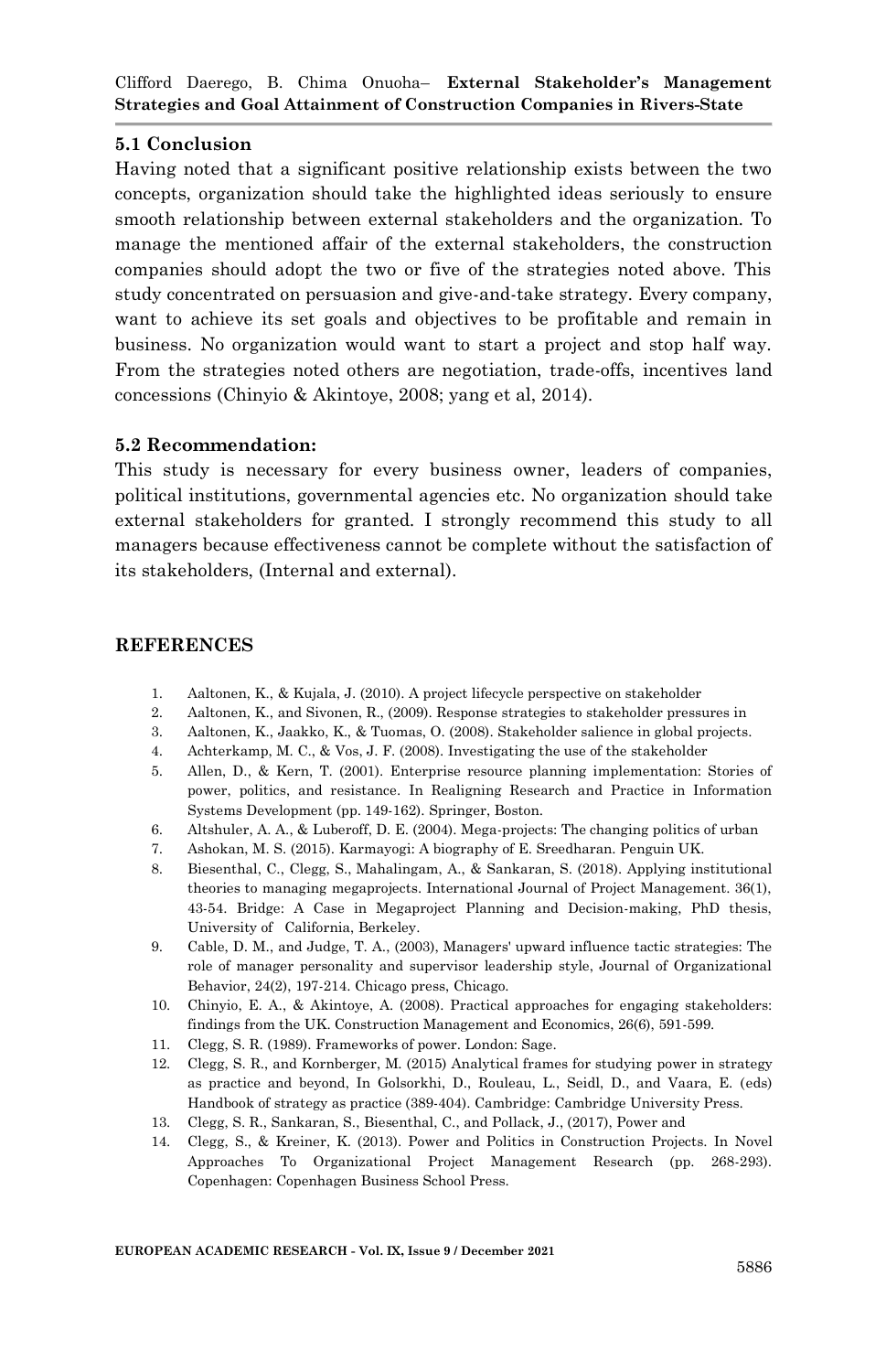- 15. Clegg, S.R., & Rornberger, M. (2015) Analytical frames for studying power in strategy as practice and beyond. In Golsorkhi D. Rouleau, L, Serdi, D., and vaara, E. (eds) handbook of strategy as practice (389-404). Cambridge university press.
- 16. Clegg, S.R., Courpasson, D. and Phillips, N., (2006), Power and organizations.
- 17. Clegg. S. R. (1975) Power, Rule and Domination. London: Routledge & Kegan Paul.
- 18. Communicative actions and deep structures in the context of informationtechnology compensation processes across the world. Economic and Political Weekly, 46(32), 94- 102. counts. Academy of Management Review, 22(4), 853-886.
- 19. Dahl, R. A. (1957). The concept of power. Behavioral science, 2(3), 201-215.
- 20. decision‐making strategies in construction projects: importance and correlations in practice. Project Management Journal, 45(3), 74-90.
- 21. Denis, J.L., Lamothe, L. and Langley, A., (2001). The dynamics of collective leadership and strategic change in pluralistic organizations. Academy of Management Journal, 44(4), 809-837.
- 22. Dlander, s., & landin, A. (2008) A comparative study of factors affecting external stakeholder management process. Construction management and economics, 26 (6), 553- 561. economy. Harvard Business Review, 81(1), 127-136.
- 23. Eisenhardt, K. M. (1989). "Building theories from case study research." Academy of Management Review, 14(4), 532–550. exchange. In Power and influence in organizations (Schriesheim C. & Neider L., eds), explaining strategic change. Journal of Management Studies, 26(2), pp.177-187. external stakeholder management process. Construction
- 24. Falbe, C. M., and Yukl, G., (1992), Consequences for managers of using single influence tactics and combinations of tactics, Academy of Management Journal, 35(3), 638-652.
- 25. Fleming, P., and Spicer, A. (2007). Contesting the corporation: Struggle, power and resistance in organizations. Cambridge: Cambridge University Press.
- 26. Fleming, P., and Spicer, A. (2014). Power in management and organization science. The Academy of Management Annals, 8(1), 237-298.
- 27. Flyvbjerg, B. (1998). Rationality and power: Democracy in practice. University of
- 28. Flyvbjerg, B. (2006). Five misunderstandings about case-study research. Qualitative inquiry, 12(2), 219-245.41
- 29. Flyvbjerg, B. (2008). Curbing optimism bias and strategic misrepresentation in planning: Reference class forecasting in practice. European planning studies, 16(1), 3-21.
- 30. Flyvbjerg, B. (2014). "What You Should Know about Megaprojects and Why: An
- 31. Flyvbjerg, B., (2007), Policy and planning for large-infrastructure projects: problems,causes, cures, Environment and Planning B: Planning and Design, 34(4), 578– 97.
- 32. Flyvbjerg. (217-237) Oxford: Oxford University Press.
- 33. Freeman, R. E (1984).
- 34. Freeman, R. E. (1984). Strategic management: A stakeholder approach. Boston, MA: Pitman.
- 35. French, J.R., and Raven, B., (1959), The bases of social power, In Cartwright, D., ed. Studies in Social Power. Institute for Social Research, Ann Arbor, MI. 150-167
- 36. Frick, K.T., (2005), The Making and Un-making of the San Francisco–Oakland Bay
- 37. Fu, P. P., and Yukl, G., (2000), Perceived effectiveness of influence tactics in the United States and China, The Leadership Quarterly, 11(2), 251-266.
- 38. Gil, N. A. (2015). Sustaining Highly-Fragile Collaborations: A Study of Planning Mega Infrastructure Projects in the UK. Available at SSRN: https://ssrn.com/abstract=2557370 global projects. International Journal of Project Management. 27(2), 131–141. global projects: the role of the freelance expatriate. In Construction Research Congress 2005: Broadening Perspectives (1-11). 43
- 39. Gouldner, A. W. (1960). The norm of reciprocity: A preliminary statement. American Harvard Business Press, Boston.
- 40. Heracleous, L., & Barrett, M. (2001). Organizational change as discourse:
- 41. Hinkin, T. R., & Schriesheim, C. A. (1990). Relationships between subordinate identification and salience: Defining the principle of who and what really
- 42. Influence Behavior as Determinants of Target Commitment. Journal of Applied

#### **EUROPEAN ACADEMIC RESEARCH - Vol. IX, Issue 9 / December 2021**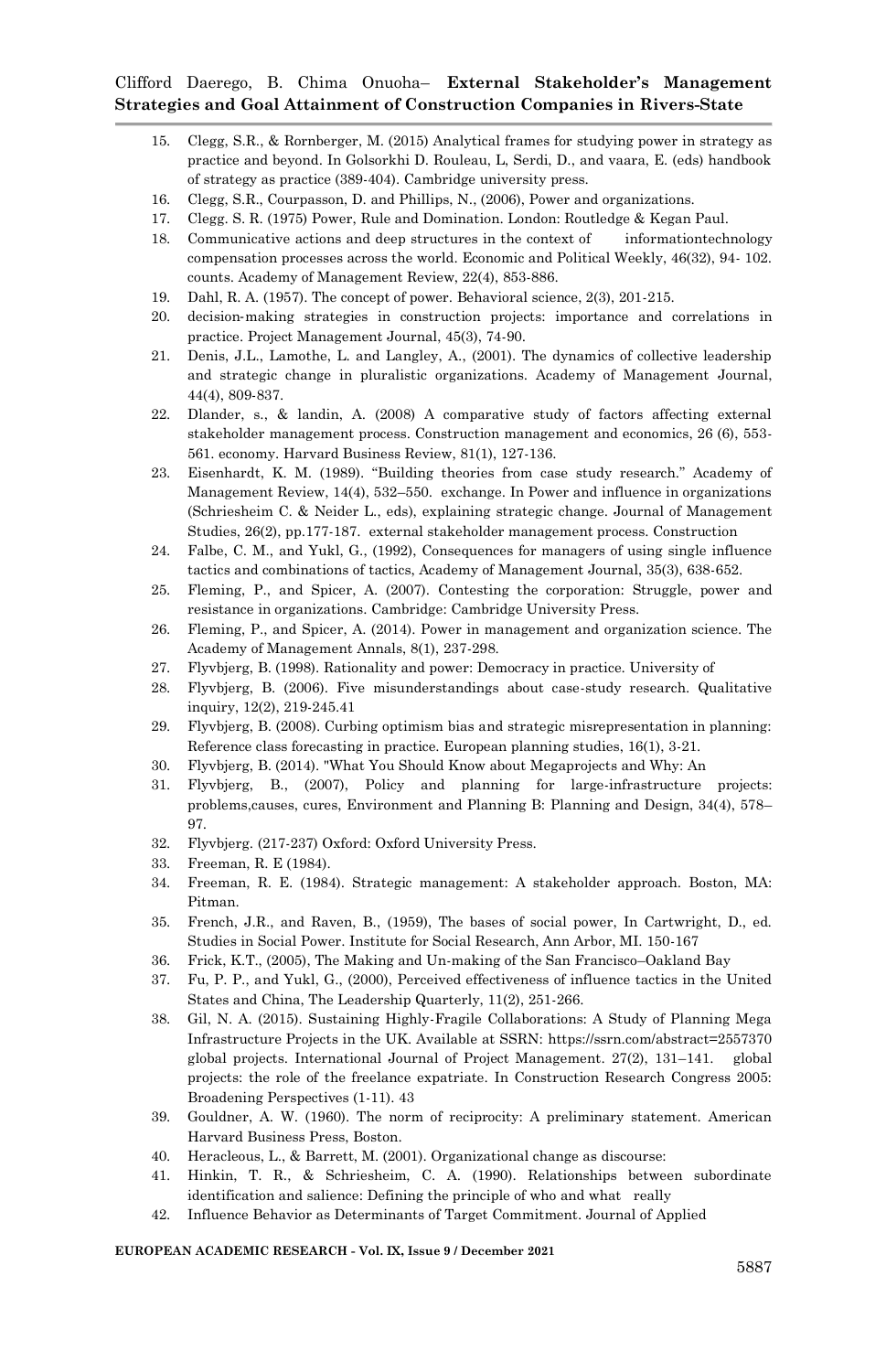- 43. Iyer, K. C., & Sagheer, M. (2009). Hierarchical structuring of PPP risks using
- 44. Journal of Project Management, 26(7), 749-757.
- 45. Kim, W. C., and Mauborgne, R. (2003). Fair process: Managing in the knowledge
- 46. Kipnis, D., Schmidt, S. M., and Wilkinson, I., (1980), Intraorganizational influence
- 47. Lapsley, I., & Giordano, F. (2010). Congestion charging: a tale of two cities. Accounting, Auditing & Accountability Journal, 23(5), 671-698.
- 48. Lehrer, U., & Laidley, J. (2008). Old mega‐projects newly packaged? Waterfront
- 49. Littau, P., Jujagiri, N. J., & Adlbrecht, G. (2010). 25 years of stakeholder theory in
- 50. Lukes, S. (1974). Power: A radical view. London; Macmillan
- 51. Lundin, R. A., & Steinthórsson, R. S. (2003). Studying organizations as temporary.
- 52. Mahalingam, A., & Levitt, R. E. (2005). Understanding and mitigating challenges on
- 53. Mahalingam, A., & Vyas, A. (2011). Comparative evaluation of land acquisition and management and economics, 26(6), 553-561. management: Administering Management, edited by Bent Flyvbjerg (238-258), Oxford: Oxford University
- 54. Marshall, N. (2006). Understanding power in project settings. In Making projects critical, edited by Hodgson, D, Cicmil, S. (207-231) Basingstoke: Palgrave.
- 55. Matos, J., Hartmann, T., Dewulf, G. P., and van Huffelen-de Kort, I. A., (2015), "What is going on and what should we do? Divergent frames in multifunctionalprojects." Engineering Project Organization Journal, 5(1), 36-48. 48. Megaprojects. Project Management Journal, 48(6), 5-16.
- 56. Miller, R., Lessard, D. R., and Sakhrani, V. (2017). Megaprojects as Games of
- 57. Mintzberg, H., & Waters, J. A. (1985). Of strategies, deliberate and emergent. Strategic management journal, 6(3), 257-272.
- 58. Mitchell, R. K., Agle, B. R., & Wood, D. J. (1997). Toward a theory of stakeholder
- 59. Mok, K. Y., Shen, G. Q., and Yang, J. (2015). Stakeholder management studies in mega construction projects: A review and future directions. International Journal of Project Management, 33(2), 446-457.
- 60. Mok, k. y., shen, G.Q., & Yang, J. (2015) stakeholder management studies in mega construction projects: A review and future Directions. International journal of project management, 33 (2), 446-457.
- 61. Morris, P.W. (1994). The management of projects. Thomas Telford. London. 44
- 62. Notion in project management literature, a meta-analysis. International
- 63. Olander, S., & Landin, A. (2008). A comparative study of factors affecting the organization (Vol. 3). Univ of California Press, Berkeley. overview." Project Management Journal. 45 (2): 6-19. perceptions of supervisor influence tactics and attributed bases of supervisory power. Human Relations, 43(3), 221-237.
- 64. Pfeffer, J. (1992). Managing with power: Politics and influence in organizations.
- 65. Pinto, J. K. (1998). Power & politics in project management. Project Management Press.
- 66. project management literature (1984–2009). Project Management Journal, 41(4), 17- 29. projects. Built Environment Project and Asset Management, 8(2), 171-182.psychology, 65(4), 440. redevelopment in Toronto. International Journal of Urban and Regional Research, 32(4), 786-803.
- 67. Psychology. 84 (1): 137–143. influence strategies in global projects. Scandinavian Journal of Management, 26(4), 381-397. Innovation.The Oxford Handbook of Megaproject Management, edited by Bent Institute. Pennsylvania, USA International journal of project management, 26(5), 509-516. interpretative structural modeling. Journal of Construction Engineering and Management, 136(2), 151-159.
- 68. public investment. Brookings Institution Press, Washington, DC.
- 69. Ross, J., and Staw, B. M. (1986). "Expo 86: An Escalation Prototype," Administrative Science Quarterly, 31 (2): 274-297. Scandinavian Journal of Management, 19(2), 233-250.
- 70. Sawhney, A., Agnihotri, R., & Kumar Paul, V. (2014). Grand challenges for the Indian construction industry. Built Environment Project and Asset Management, 4(4), 317-334.
- 71. Schwenk, C.R., (1989), Linking cognitive, organizational and political factors in Scope Creep. The Systems Thinker. 11(1) 1-5.
- 72. Selznick, P. (1949). TVA and the grass roots: A study in the sociology of formal sensemaking in megaprojects, The Oxford Handbook of Megaproject

**EUROPEAN ACADEMIC RESEARCH - Vol. IX, Issue 9 / December 2021**